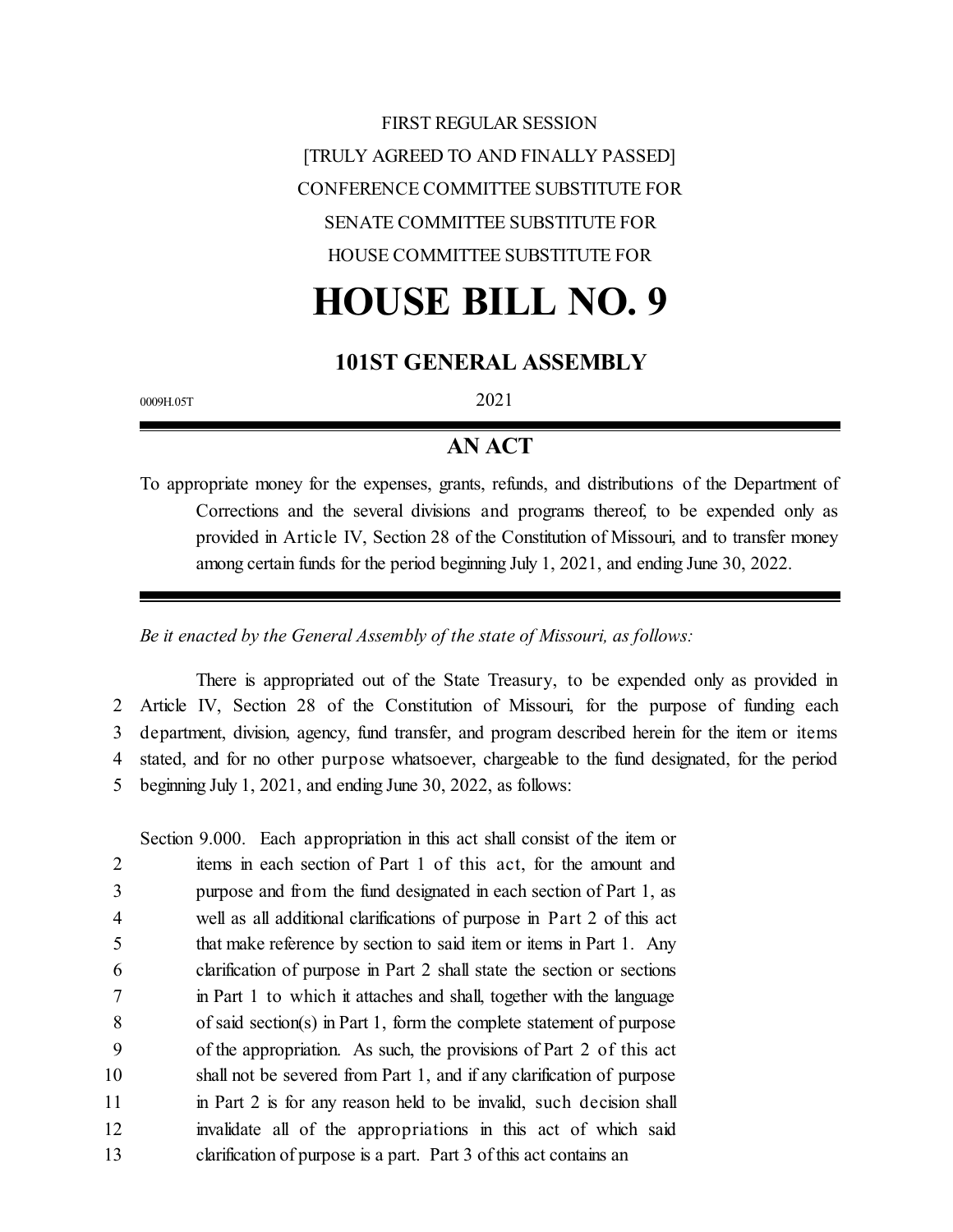appendix of appropriations consisting of one-time new decision items for the fiscal year beginning July 1, 2021 and ending June 30, 2022. The amount(s) in the appendix will not be considered an addition to any ongoing core appropriation(s) in future fiscal 18 periods beyond June 30, 2022. The amount(s) in the appendix may, however, be requested in any future fiscal period as a new decision item.

#### Section 9.005. To the Department of Corrections

| 2              | For the Office of the Director, provided ten percent $(10\%)$ flexibility is                                                           |
|----------------|----------------------------------------------------------------------------------------------------------------------------------------|
| 3              | allowed between personal service and expense and equipment, ten                                                                        |
| 4              | percent $(10\%)$ flexibility is allowed between sections and three                                                                     |
| 5              | percent $(3\%)$ flexibility is allowed from this section to Section                                                                    |
| 6              | 9.275                                                                                                                                  |
| 7              |                                                                                                                                        |
| 8              | Annual salary adjustment in accordance with Section 105.005,                                                                           |
| 9              |                                                                                                                                        |
| 10             |                                                                                                                                        |
| 11             |                                                                                                                                        |
|                |                                                                                                                                        |
| 12             |                                                                                                                                        |
| 13             |                                                                                                                                        |
| 14             |                                                                                                                                        |
|                |                                                                                                                                        |
| 15             |                                                                                                                                        |
| 16             | 532                                                                                                                                    |
| 17             |                                                                                                                                        |
|                |                                                                                                                                        |
| 18             | For Family Support Services                                                                                                            |
| 19             | From General Revenue Fund (0101). $\ldots \ldots \ldots \ldots \ldots \ldots \ldots \ldots \ldots \ldots \ldots \ldots \ldots$ 384,093 |
| 20             |                                                                                                                                        |
| 21             |                                                                                                                                        |
|                |                                                                                                                                        |
|                | Section 9.006. To the Department of Corrections                                                                                        |
| $\overline{2}$ | For the purpose of funding performance incentives for high-achieving                                                                   |
| 3              | department employees                                                                                                                   |
| 4              | <b>Personal Service</b>                                                                                                                |
| 5              | From General Revenue Fund (0101). $\dots \dots \dots \dots \dots \dots \dots \dots \dots \dots \dots \$ \$1,010,756                    |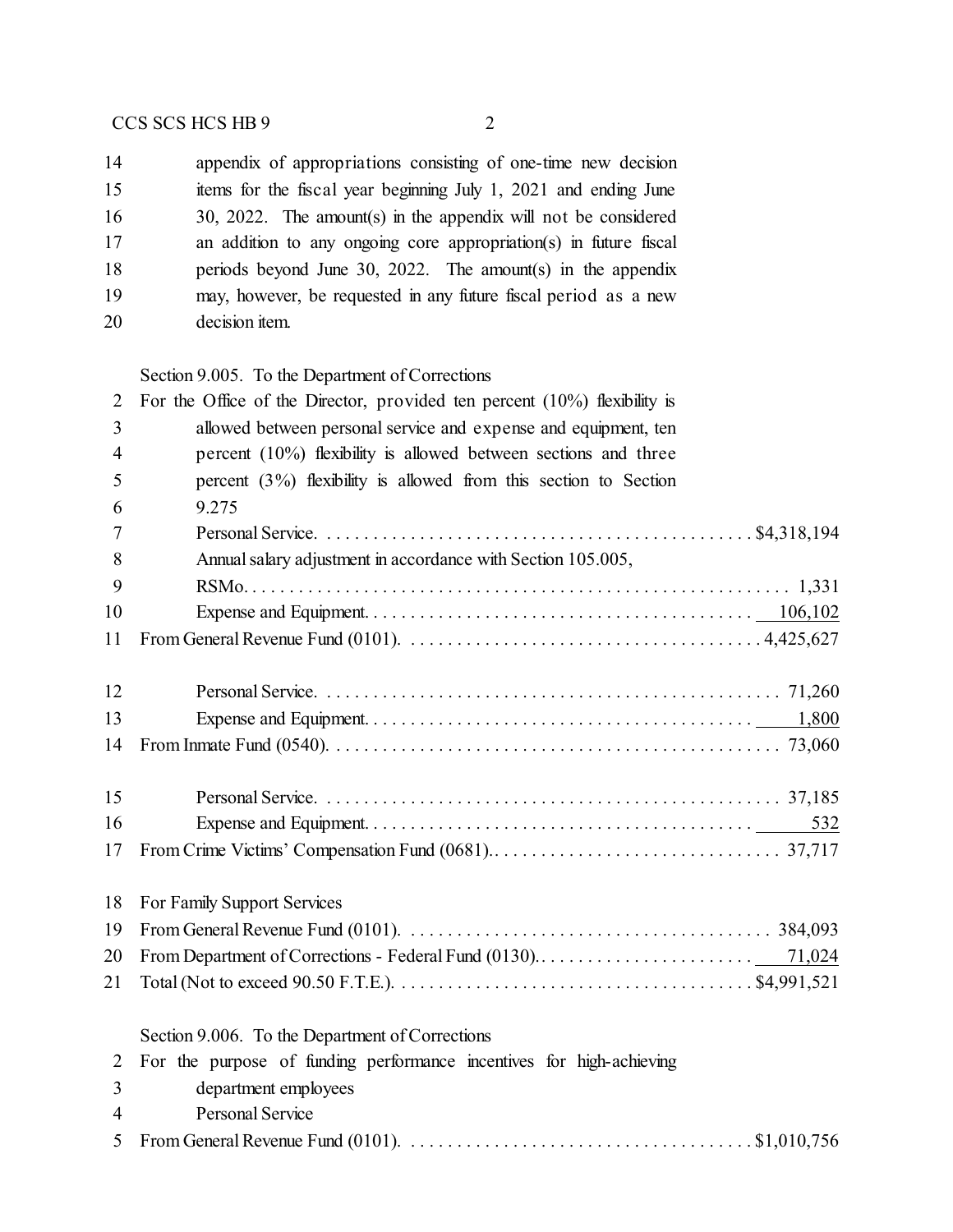CCS SCS HCS HB 9 3 From Federal and Other Funds (Various). . . . . . . . . . . . . . . . . . . . . . . . . . . . . . . . . . 65,992 Total. . . . . . . . . . . . . . . . . . . . . . . . . . . . . . . . . . . . . . . . . . . . . . . . . . . . . . . . . . . . . . \$1,076,748 Section 9.010. To the Department of Corrections For the Office of Professional Standards, provided ten percent (10%) flexibility is allowed between personal service and expense and equipment, ten percent (10%) flexibility is allowed between sections and three percent (3%) flexibility is allowed from this section to Section 9.275 Personal Service. . . . . . . . . . . . . . . . . . . . . . . . . . . . . . . . . . . . . . . . . . . . . . . \$2,716,098 Expense and Equipment. . . . . . . . . . . . . . . . . . . . . . . . . . . . . . . . . . . . . . . . . . 121,310 9 From General Revenue Fund (0101) (Not to exceed 54.00 F.T.E.).  $\dots$  . . . . . . . . . . \$2,837,408 Section 9.015. To the Department of Corrections For the Office of the Director For the Offender Reentry Program, provided three percent (3%) flexibility is allowed from this section to Section 9.275 Expense and Equipment From General Revenue Fund (0101). . . . . . . . . . . . . . . . . . . . . . . . . . . . . . . . . . . . . . \$1,800,001 Expense and Equipment From Inmate Fund (0540). . . . . . . . . . . . . . . . . . . . . . . . . . . . . . . . . . . . . . . . . . . . . . . . 133,060 For a Kansas City Reentry Program Expense and Equipment From General Revenue Fund (0101). . . . . . . . . . . . . . . . . . . . . . . . . . . . . . . . . . . . . . . . 178,000 For a pay for performance agreement with private programs to reduce the rate of recidivism which would reimburse such programs based on a percentage of an amount on which the state benefited From General Revenue Fund (0101). . . . . . . . . . . . . . . . . . . . . . . . . . . . . . . . . . . . . . 2,500,000 Total. . . . . . . . . . . . . . . . . . . . . . . . . . . . . . . . . . . . . . . . . . . . . . . . . . . . . . . . . . . . . . \$4,611,061 Section 9.020. To the Department of Corrections

For the Office of the Director

- For receiving and expending grants, donations, contracts, and payments
- from private, federal, and other governmental agencies which may
- become available between sessions of the General Assembly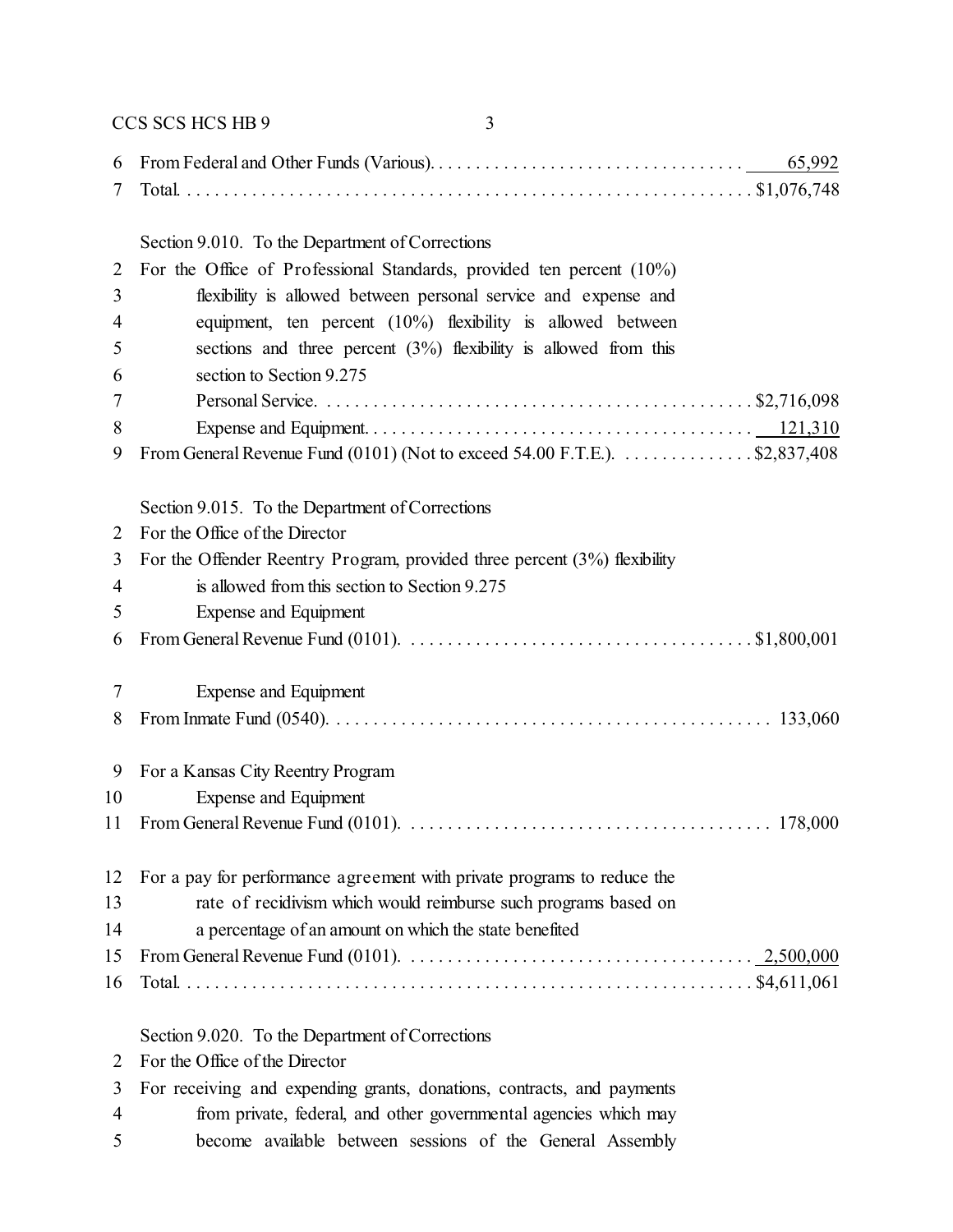| 6  | provided the General Assembly shall be notified of the source of                                                             |
|----|------------------------------------------------------------------------------------------------------------------------------|
| 7  | any new funds and the purpose for which they should be expended,                                                             |
| 8  | in writing, prior to the use of said funds                                                                                   |
| 9  |                                                                                                                              |
| 10 |                                                                                                                              |
| 11 |                                                                                                                              |
| 12 | For contributions, gifts, and grants in support of a foster care dog program                                                 |
| 13 | to increase the adoptability of shelter animals and train service                                                            |
| 14 | dogs for the disabled                                                                                                        |
| 15 |                                                                                                                              |
| 16 |                                                                                                                              |
|    | Section 9.025. To the Department of Corrections                                                                              |
| 2  | For the Office of the Director                                                                                               |
| 3  | For Justice Reinvestment services, provided three percent $(3%)$ flexibility                                                 |
| 4  | is allowed from this section to Section 9.275                                                                                |
| 5  | From General Revenue Fund (0101). $\ldots \ldots \ldots \ldots \ldots \ldots \ldots \ldots \ldots \ldots \ldots$ \$6,000,000 |
|    | Section 9.030. To the Department of Corrections                                                                              |
| 2  | For the Office of the Director                                                                                               |
| 3  | costs associated with supervising the offender population<br>For                                                             |
| 4  | department-wide including, but not limited to, funding for personal                                                          |
| 5  | service, expense and equipment, contractual services, repairs,                                                               |
| 6  | renovations, capital improvements, and compensatory time,                                                                    |
| 7  | provided thirty percent (30%) flexibility is allowed between                                                                 |
| 8  | personal service and expense and equipment, ten percent $(10\%)$                                                             |
| 9  | flexibility is allowed between sections and three percent $(3\%)$                                                            |
| 10 | flexibility is allowed from this section to Section 9.275                                                                    |
| 11 |                                                                                                                              |
| 12 |                                                                                                                              |
| 13 | From General Revenue Fund (0101). $\dots \dots \dots \dots \dots \dots \dots \dots \dots \dots \dots \dots \$ \$1,402,912    |
|    | Section 9.035. To the Department of Corrections                                                                              |
| 2  | For the Office of the Director                                                                                               |
| 3  | For restitution payments for those wrongly convicted, provided three                                                         |
| 4  | percent $(3\%)$ flexibility is allowed from this section to Section                                                          |
| 5  | 9.275                                                                                                                        |
| 6  | From General Revenue Fund (0101). $\ldots \ldots \ldots \ldots \ldots \ldots \ldots \ldots \ldots \ldots \ldots$ \$36,500    |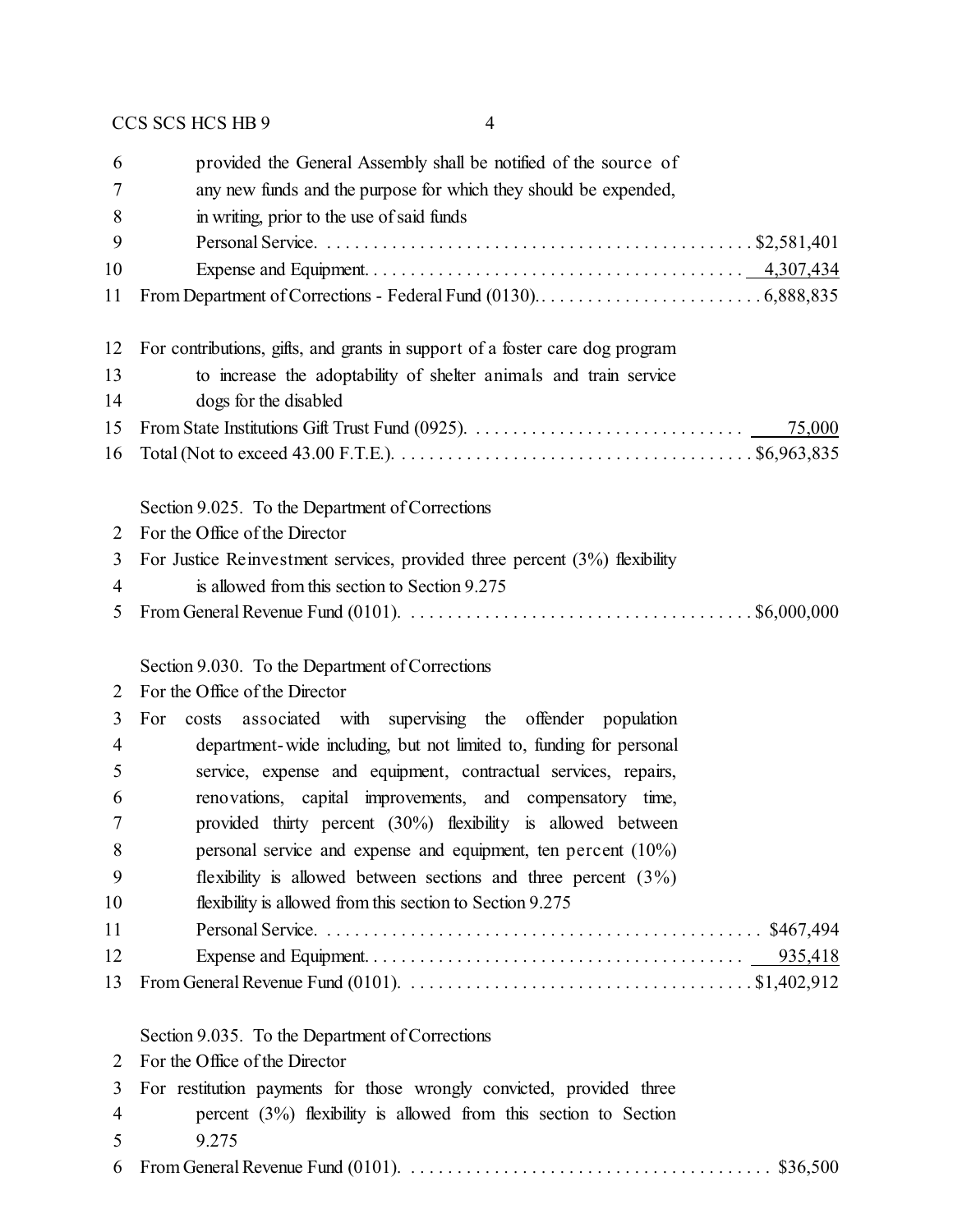Section 9.040. To the Department of Corrections

- For the Division of Human Services For telecommunications department-wide, provided ten percent (10%) flexibility is allowed between sections and three percent (3%) flexibility is allowed from this section to Section 9.275 Expense and Equipment From General Revenue Fund (0101). . . . . . . . . . . . . . . . . . . . . . . . . . . . . . . . . . . . . . \$1,860,529 Section 9.045. To the Department of Corrections For the Division of Human Services, provided ten percent (10%) flexibility is allowed between personal service and expense and equipment, ten percent (10%) flexibility is allowed between sections and three percent (3%) flexibility is allowed from this section to Section 9.275
- Personal Service. . . . . . . . . . . . . . . . . . . . . . . . . . . . . . . . . . . . . . . . . . . . . . . \$9,643,534 Expense and Equipment. . . . . . . . . . . . . . . . . . . . . . . . . . . . . . . . . . . . . . . . 993,930 From General Revenue Fund (0101) (Not to exceed 223.02 F.T.E.). . . . . . . . . . . . . \$10,637,464

Section 9.050. To the Department of Corrections

For the Division of Human Services

For general services, provided ten percent (10%) flexibility is allowed

- between sections and three percent (3%) flexibility is allowed
- from this section to Section 9.275
- Expense and Equipment
- From General Revenue Fund (0101). . . . . . . . . . . . . . . . . . . . . . . . . . . . . . . . . . . . . . . \$414,882

Section 9.055. To the Department of Corrections

|                | 2 For the Division of Human Services                                            |
|----------------|---------------------------------------------------------------------------------|
| 3              | For the operation of institutional facilities, utilities, systems furniture and |
| $\overline{4}$ | structural modifications, provided ten percent $(10\%)$ flexibility is          |
| - 5            | allowed between sections and three percent $(3\%)$ flexibility is               |
| -6             | allowed from this section to Section 9.275                                      |
| 7              | Expense and Equipment                                                           |
| 8              |                                                                                 |
| 9              |                                                                                 |
|                |                                                                                 |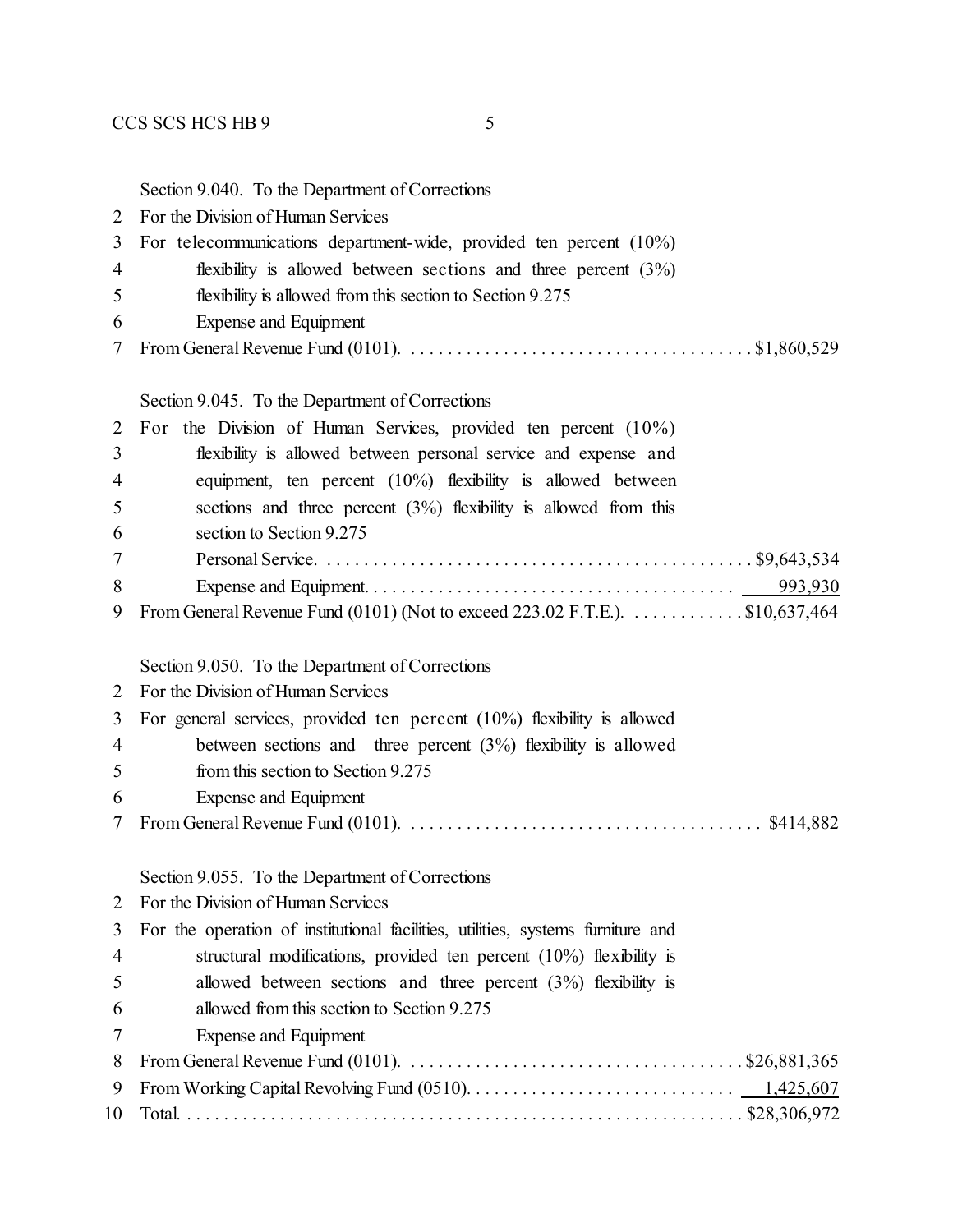Section 9.060. To the Department of Corrections For the Division of Human Services For the purchase, transportation, and storage of food and food service items, and operational expenses of food preparation facilities at all correctional institutions, provided ten percent (10%) flexibility is allowed between sections and three percent (3%) flexibility is allowed from this section to Section 9.275 Expense and Equipment From General Revenue Fund (0101). . . . . . . . . . . . . . . . . . . . . . . . . . . . . . . . . . . . . \$27,569,705 Section 9.065. To the Department of Corrections For the Division of Human Services For training costs department-wide, provided ten percent (10%) flexibility is allowed between sections and three percent (3%) flexibility is allowed from this section to Section 9.275 Expense and Equipment From General Revenue Fund (0101). . . . . . . . . . . . . . . . . . . . . . . . . . . . . . . . . . . . . . . \$765,101 Section 9.070. To the Department of Corrections For the Division of Human Services For employee health and safety, provided ten percent (10%) flexibility is allowed between sections and three percent (3%) flexibility is 5 allowed from this section to Section 9.275 Expense and Equipment From General Revenue Fund (0101). . . . . . . . . . . . . . . . . . . . . . . . . . . . . . . . . . . . . . . \$582,511 Section 9.075. To the Department of Corrections For the Division of Human Services For overtime to state employees. Nonexempt state employees identified by Section 105.935, RSMo, will be paid first with any remaining funds being used to pay overtime to any other state employees, provided ten percent (10%) flexibility is allowed between sections and three percent (3%) flexibility is allowed from this section to

 Section 9.275 Personal Service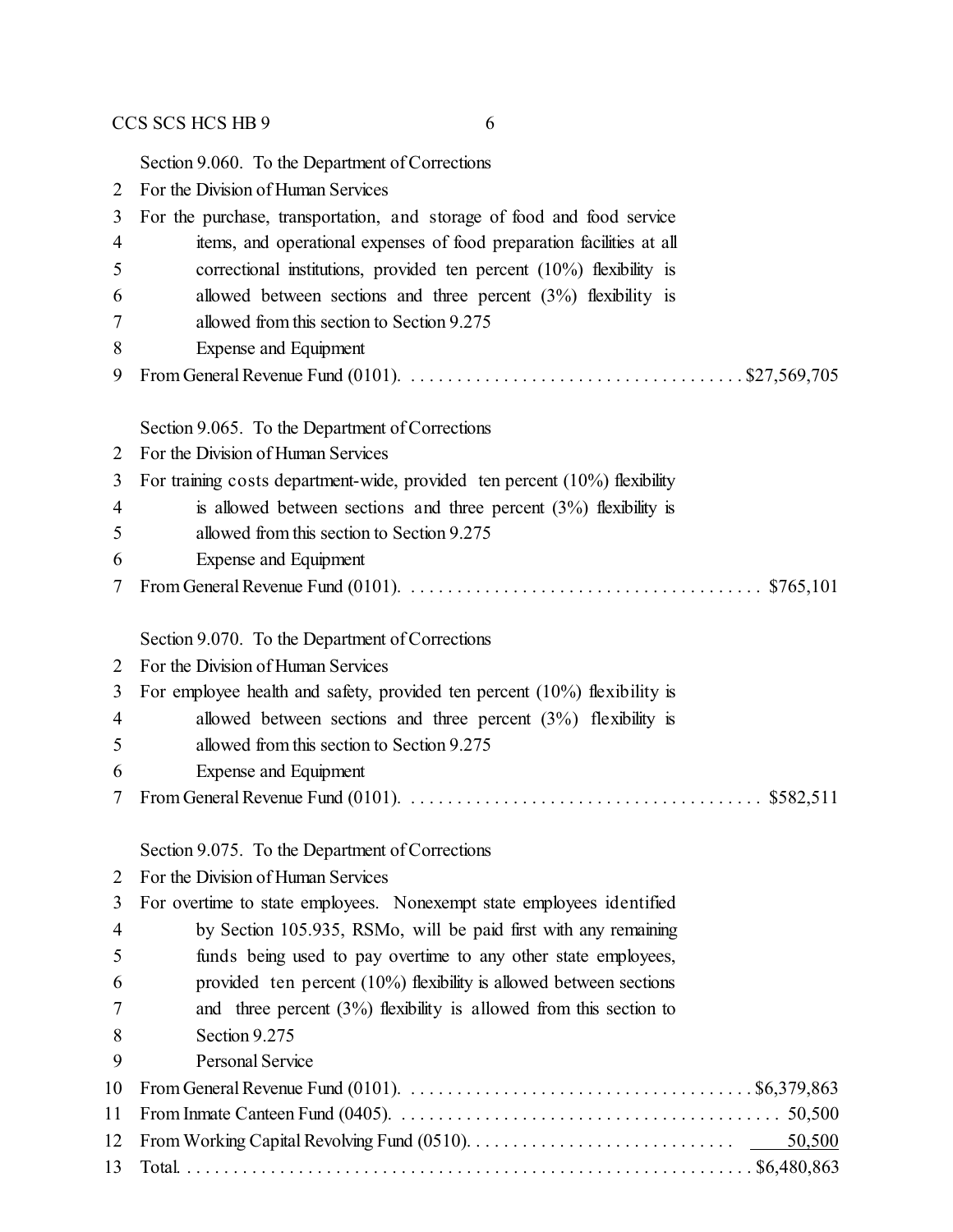Section 9.080. To the Department of Corrections

| $\overline{2}$ | For the Division of Adult Institutions                                                                                |
|----------------|-----------------------------------------------------------------------------------------------------------------------|
| 3              | For expenses and small equipment purchased at any of the adult                                                        |
| 4              | institutions<br>department-wide, provided ten percent $(10\%)$                                                        |
| 5              | flexibility is allowed between sections and three percent $(3\%)$                                                     |
| 6              | flexibility is allowed from this section to Section 9.275                                                             |
| 7              | From General Revenue Fund (0101). $\ldots \ldots \ldots \ldots \ldots \ldots \ldots \ldots \ldots$ \$21,557,714       |
| 8              |                                                                                                                       |
| 9              | For Vehicle Purchases                                                                                                 |
| 10             | From Volkswagen Environmental Mitigation Trust Proceeds Fund (0268). 1,000,000                                        |
| 11             | For expenses related to offender education, recreation, and/or religious                                              |
| 12             | services                                                                                                              |
| 13             |                                                                                                                       |
| 14             |                                                                                                                       |
|                | Section 9.085. To the Department of Corrections                                                                       |
| 2              | For the Division of Adult Institutions, provided ten percent $(10\%)$                                                 |
| 3              | flexibility is allowed between personal service and expense and                                                       |
| 4              | equipment, ten percent $(10\%)$ flexibility is allowed between                                                        |
| 5              | sections and three percent $(3%)$ flexibility is allowed from this                                                    |
| 6              | section to Section 9.275                                                                                              |
| 7              |                                                                                                                       |
| 8<br>9         | From General Revenue Fund (0101) (Not to exceed 72.91 F.T.E.). \$3,687,914                                            |
|                | Section 9.090. To the Department of Corrections                                                                       |
|                | For the Division of Adult Institutions                                                                                |
| 2<br>3         | For inmate wage and discharge costs at all correctional facilities, provided                                          |
| $\overline{4}$ | ten percent $(10\%)$ flexibility is allowed between sections and three                                                |
| 5              | percent $(3%)$ flexibility is allowed from this section to Section                                                    |
| 6              | 9.275                                                                                                                 |
| 7              | Expense and Equipment                                                                                                 |
| 8              | From General Revenue Fund (0101). $\ldots \ldots \ldots \ldots \ldots \ldots \ldots \ldots \ldots \ldots$ \$3,259,031 |
| 9              | 800,000                                                                                                               |
| 10             |                                                                                                                       |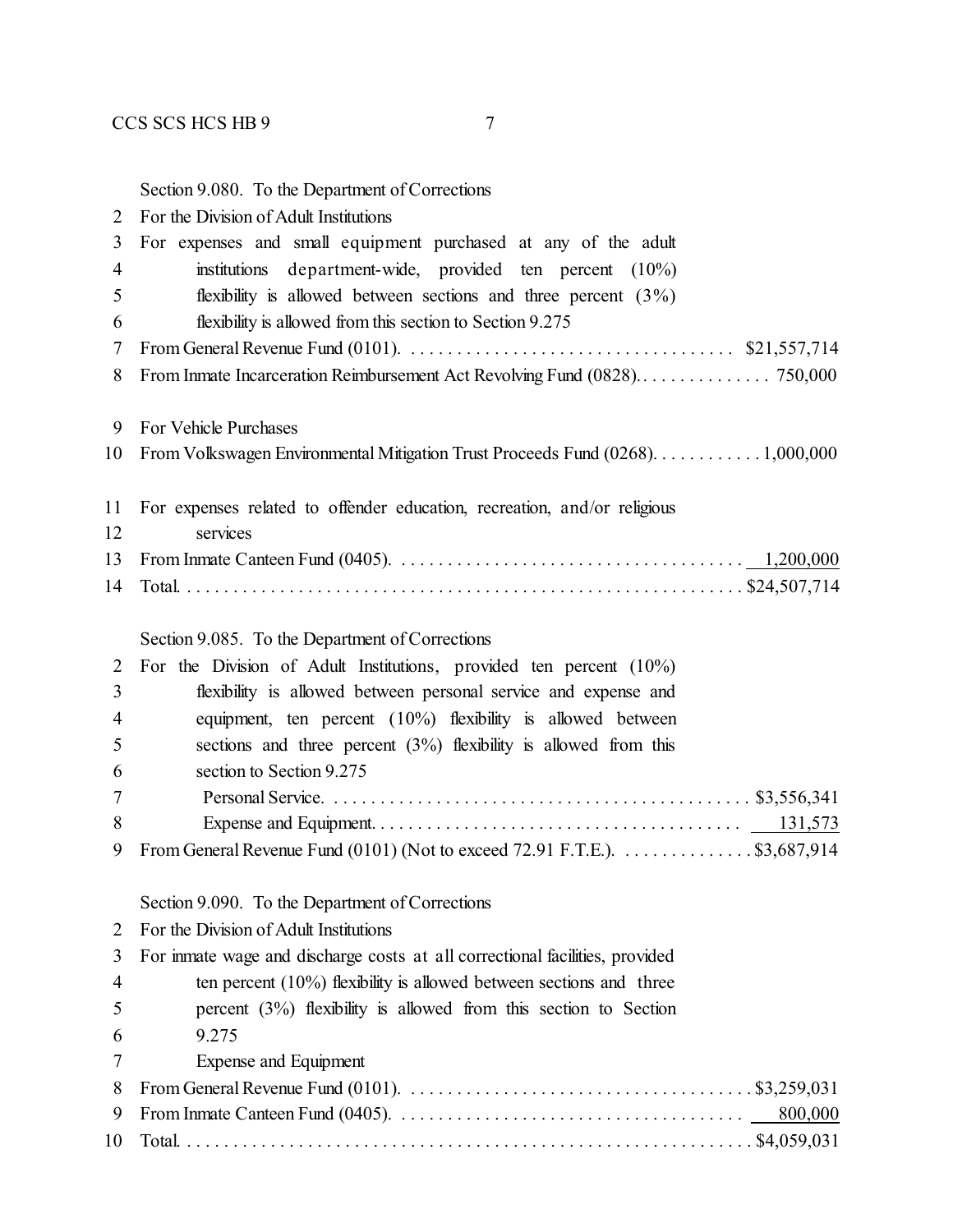Section 9.095. To the Department of Corrections

| $\overline{2}$ | For the Division of Adult Institutions                                                                                              |
|----------------|-------------------------------------------------------------------------------------------------------------------------------------|
| 3              | For the Jefferson City Correctional Center, provided ten percent (10%)                                                              |
| 4              | flexibility is allowed between institutions and Section 9.030 and                                                                   |
| 5              | three percent $(3\%)$ flexibility is allowed from this section to                                                                   |
| 6              | Section 9.275                                                                                                                       |
| 7              | Personal Service                                                                                                                    |
| 8              | From General Revenue Fund (0101). $\ldots \ldots \ldots \ldots \ldots \ldots \ldots \ldots \ldots \ldots \ldots$ \$20,635,303       |
| 9              |                                                                                                                                     |
| 10             |                                                                                                                                     |
| 11             |                                                                                                                                     |
|                | Section 9.100. To the Department of Corrections                                                                                     |
| 2              | For the Division of Adult Institutions                                                                                              |
| 3              | For the Women's Eastern Reception, Diagnostic and Correctional Center                                                               |
| 4              | at Vandalia, provided ten percent $(10\%)$ flexibility is allowed                                                                   |
| 5              | between institutions and Section $9.030$ and three percent $(3\%)$                                                                  |
| 6              | flexibility is allowed from this section to Section 9.275                                                                           |
| 7              | <b>Personal Service</b>                                                                                                             |
| 8              | From General Revenue Fund (0101). $\ldots \ldots \ldots \ldots \ldots \ldots \ldots \ldots \ldots \ldots \ldots$ \$13,393,595       |
| 9              |                                                                                                                                     |
| 10             |                                                                                                                                     |
| 11             |                                                                                                                                     |
|                | Section 9.105. To the Department of Corrections                                                                                     |
| 2              | For the Division of Adult Institutions                                                                                              |
| 3              | For the Ozark Correctional Center at Fordland, provided ten percent                                                                 |
| 4              | $(10\%)$ flexibility is allowed between institutions and Section 9.030                                                              |
| 5              | and three percent $(3\%)$ flexibility is allowed from this section to                                                               |
| 6              | Section 9.275                                                                                                                       |
| 7              | Personal Service                                                                                                                    |
| 8              | From General Revenue Fund (0101). $\ldots \ldots \ldots \ldots \ldots \ldots \ldots \ldots \ldots \ldots \ldots \ldots$ \$6,730,179 |
| 9              | 77,593                                                                                                                              |
| 10             |                                                                                                                                     |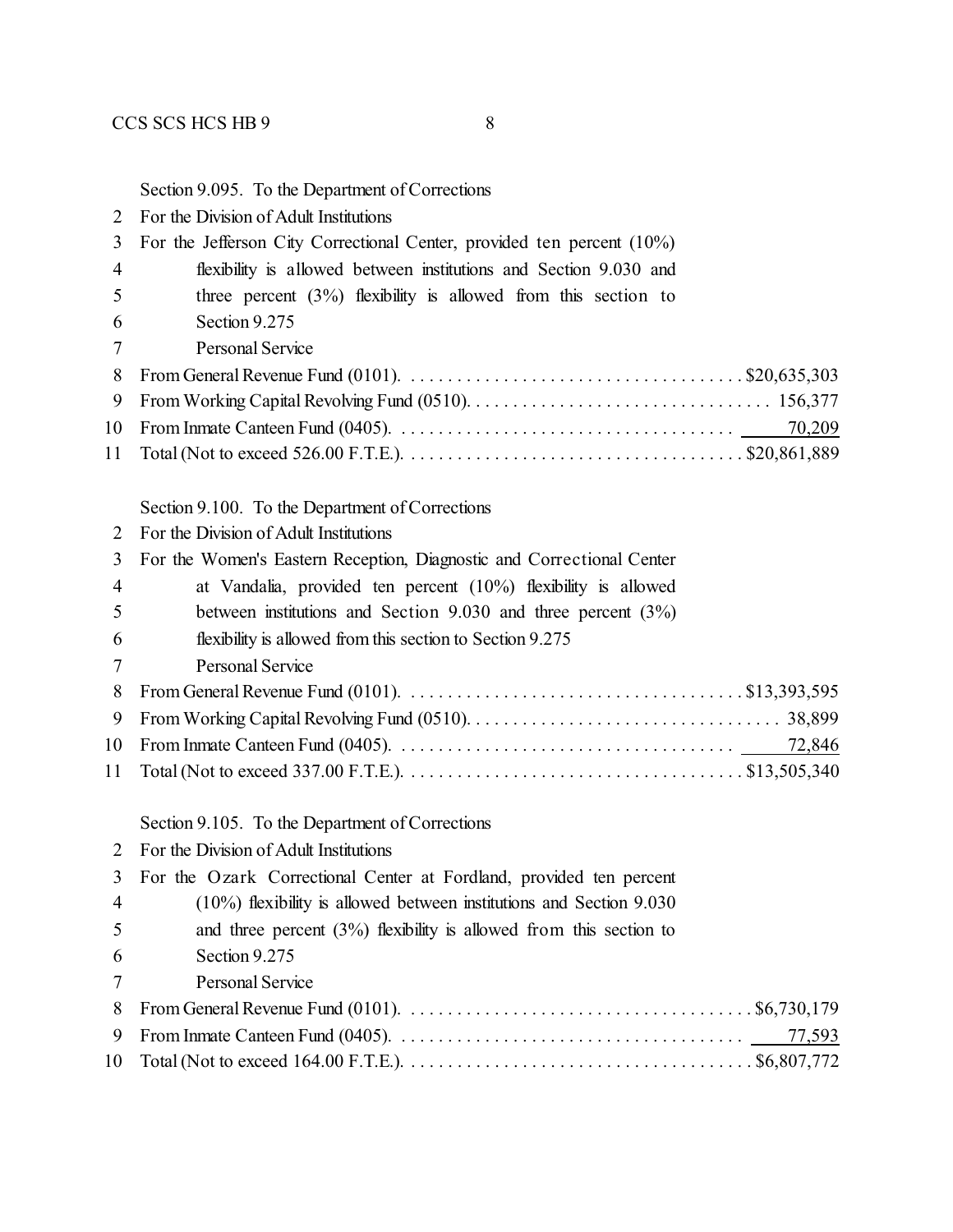Section 9.110. To the Department of Corrections

| $\overline{2}$ | For the Division of Adult Institutions |  |
|----------------|----------------------------------------|--|
|                |                                        |  |

| 3              | For the Moberly Correctional Center, provided ten percent (10%)                                                                      |
|----------------|--------------------------------------------------------------------------------------------------------------------------------------|
| 4              | flexibility is allowed between institutions and Section 9.030 and                                                                    |
| 5              | three percent $(3\%)$ flexibility is allowed from this section to                                                                    |
| 6              | Section 9.275                                                                                                                        |
| 7              | Personal Service                                                                                                                     |
| 8              | From General Revenue Fund (0101). $\ldots \ldots \ldots \ldots \ldots \ldots \ldots \ldots \ldots \ldots \ldots$ \$15,509,667        |
| 9              |                                                                                                                                      |
| 10             |                                                                                                                                      |
| 11             |                                                                                                                                      |
|                | Section 9.115. To the Department of Corrections                                                                                      |
| 2              | For the Division of Adult Institutions                                                                                               |
| 3              | For the Algoa Correctional Center at Jefferson City, provided ten percent                                                            |
| $\overline{4}$ | (10%) flexibility is allowed between institutions and Section 9.030                                                                  |
| 5              | and three percent $(3\%)$ flexibility is allowed from this section to                                                                |
| 6              | Section 9.275                                                                                                                        |
| 7              | <b>Personal Service</b>                                                                                                              |
| 8              | From General Revenue Fund (0101). $\ldots \ldots \ldots \ldots \ldots \ldots \ldots \ldots \ldots \ldots \ldots$ \$11,489,276        |
| 9              | 71,427                                                                                                                               |
| 10             |                                                                                                                                      |
|                | Section 9.120. To the Department of Corrections                                                                                      |
| 2              | For the Division of Adult Institutions                                                                                               |
| 3              | For the Missouri Eastern Correctional Center at Pacific, provided ten                                                                |
| 4              | percent (10%) flexibility is allowed between institutions and                                                                        |
| 5              | Section 9.030 and three percent $(3%)$ flexibility is allowed from                                                                   |
| 6              | this section to Section 9.275                                                                                                        |
| 7              | <b>Personal Service</b>                                                                                                              |
| 8              | From General Revenue Fund (0101). $\ldots \ldots \ldots \ldots \ldots \ldots \ldots \ldots \ldots \ldots \ldots \ldots$ \$12,870,442 |
| 9              | 70,822                                                                                                                               |
| 10             |                                                                                                                                      |

Section 9.125. To the Department of Corrections

- For the Chillicothe Correctional Center, provided ten percent (10%)
- flexibility is allowed between institutions and Section 9.030 and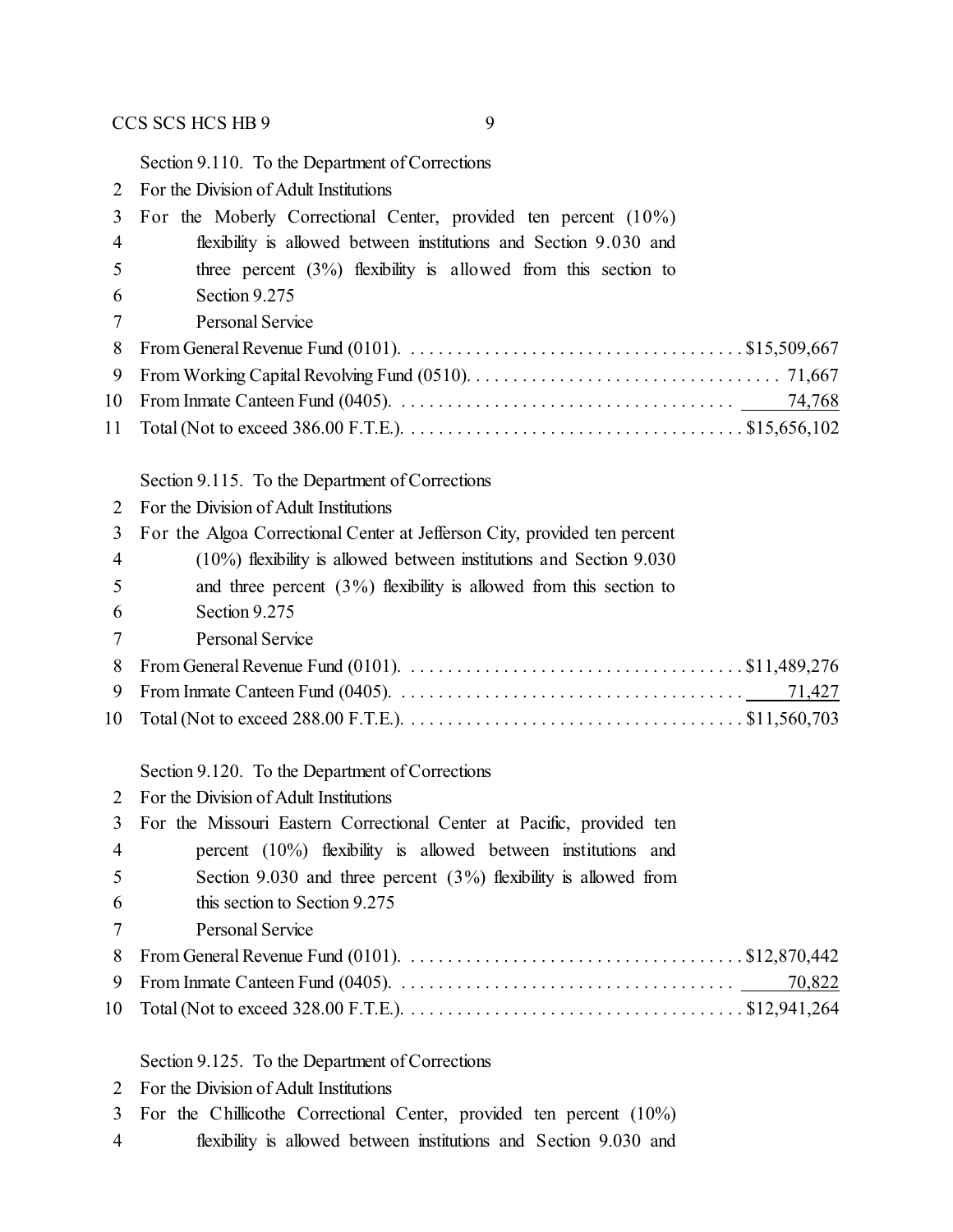| 5              | three percent $(3%)$ flexibility is allowed from this section to                                                                     |
|----------------|--------------------------------------------------------------------------------------------------------------------------------------|
| 6              | Section 9.275                                                                                                                        |
| 7              | <b>Personal Service</b>                                                                                                              |
| 8              | From General Revenue Fund (0101). $\ldots \ldots \ldots \ldots \ldots \ldots \ldots \ldots \ldots \ldots \ldots \ldots$ \$17,002,679 |
| 9              |                                                                                                                                      |
| 10             |                                                                                                                                      |
| 11             |                                                                                                                                      |
|                | Section 9.130. To the Department of Corrections                                                                                      |
| 2              | For the Division of Adult Institutions                                                                                               |
| 3              | For the Boonville Correctional Center, provided ten percent $(10\%)$                                                                 |
| $\overline{4}$ | flexibility is allowed between institutions and Section 9.030 and                                                                    |
| 5              | three percent $(3\%)$ flexibility is allowed from this section to                                                                    |
| 6              | Section 9.275                                                                                                                        |
| 7              | Personal Service                                                                                                                     |
| 8              | From General Revenue Fund (0101). $\ldots \ldots \ldots \ldots \ldots \ldots \ldots \ldots \ldots \ldots \ldots$ . \$10,796,961      |
| 9              |                                                                                                                                      |
| 10             |                                                                                                                                      |
|                |                                                                                                                                      |
|                |                                                                                                                                      |
|                | Section 9.135. To the Department of Corrections                                                                                      |
| 2              | For the Division of Adult Institutions                                                                                               |
| 3              | For the Farmington Correctional Center, provided ten percent (10%)                                                                   |
| 4              | flexibility is allowed between institutions and Section 9.030 and                                                                    |
| 5              | three percent $(3\%)$ flexibility is allowed from this section to                                                                    |
| 6              | Section 9.275                                                                                                                        |
| 7              | Personal Service                                                                                                                     |
| 8              |                                                                                                                                      |
| 9              |                                                                                                                                      |
| 10             | 77,351                                                                                                                               |
| 11             |                                                                                                                                      |
|                | Section 9.140. To the Department of Corrections                                                                                      |
| 2              | For the Division of Adult Institutions                                                                                               |
| 3              | For the Western Missouri Correctional Center at Cameron, provided ten                                                                |
| $\overline{4}$ | percent $(10\%)$ flexibility is allowed between institutions and                                                                     |
| 5              | Section 9.030 and three percent $(3%)$ flexibility is allowed from                                                                   |
| 6              | this section to Section 9.275                                                                                                        |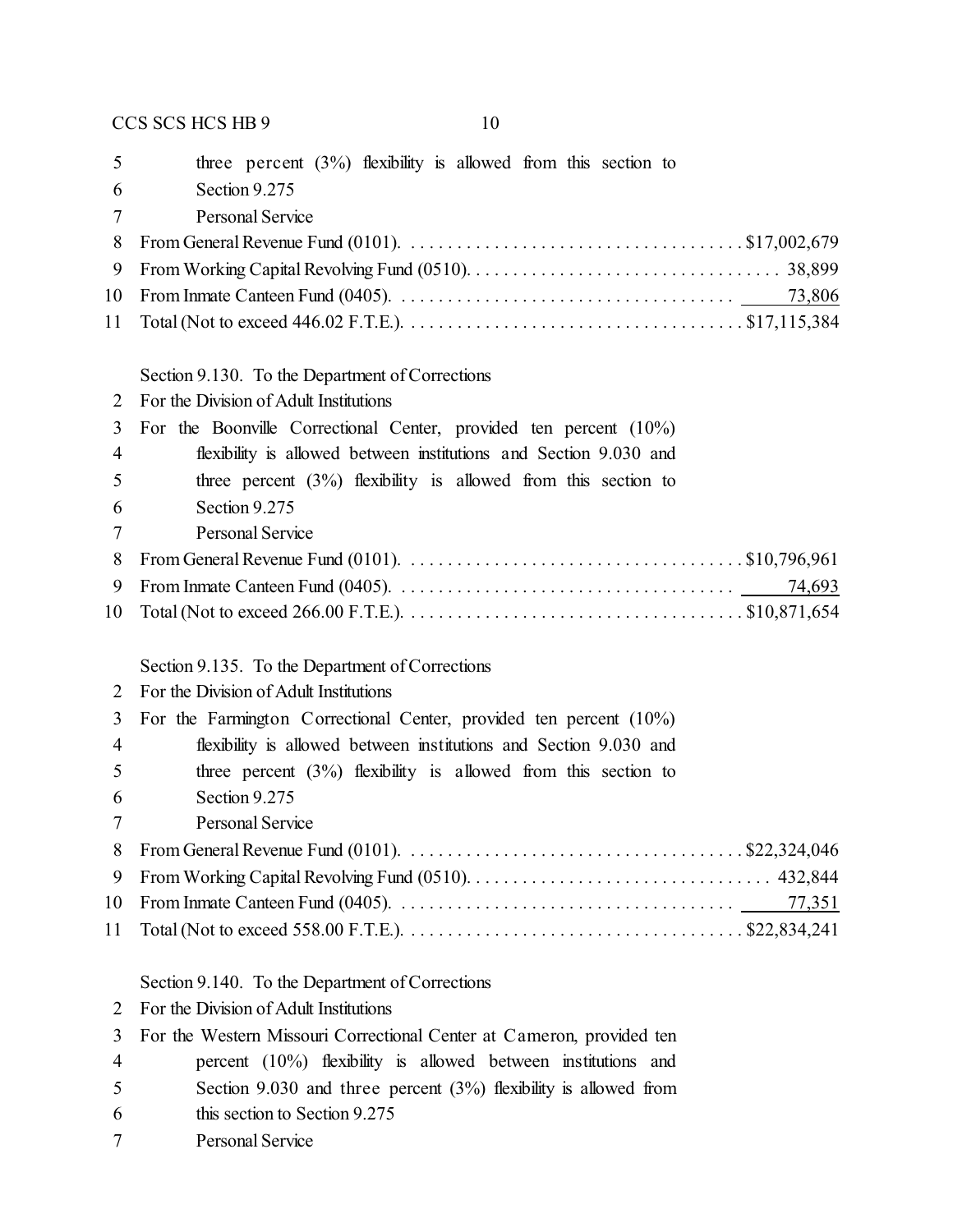#### Section 9.145. To the Department of Corrections

- For the Division of Adult Institutions
- For the Potosi Correctional Center, provided ten percent (10%) flexibility
- is allowed between institutions and Section 9.030 and three percent (3%) flexibility is allowed from this section to Section 9.275
- Personal Service

#### Section 9.150. To the Department of Corrections

- For the Division of Adult Institutions
- For the Fulton Reception and Diagnostic Center, provided ten percent

| $\overline{4}$ | $(10\%)$ flexibility is allowed between institutions and Section 9.030 |            |
|----------------|------------------------------------------------------------------------|------------|
| 5              | and three percent $(3\%)$ flexibility is allowed from this section to  |            |
| -6             | Section 9.275                                                          |            |
| 7              | Personal Service                                                       |            |
|                | $\Omega$ From General Revenue Fund (0101)                              | \$16696237 |

| $\sigma$ - I folli ocholal november than (0.101). The contraction of contraction of the contraction of $\sigma$ |  |
|-----------------------------------------------------------------------------------------------------------------|--|

#### Section 9.155. To the Department of Corrections

| 2 |  | For the Division of Adult Institutions |
|---|--|----------------------------------------|
|   |  |                                        |

- For the Tipton Correctional Center, provided ten percent (10%) flexibility
- is allowed between institutions and Section 9.030 and three percent (3%) flexibility is allowed from this section to Section
- 9.275
- Personal Service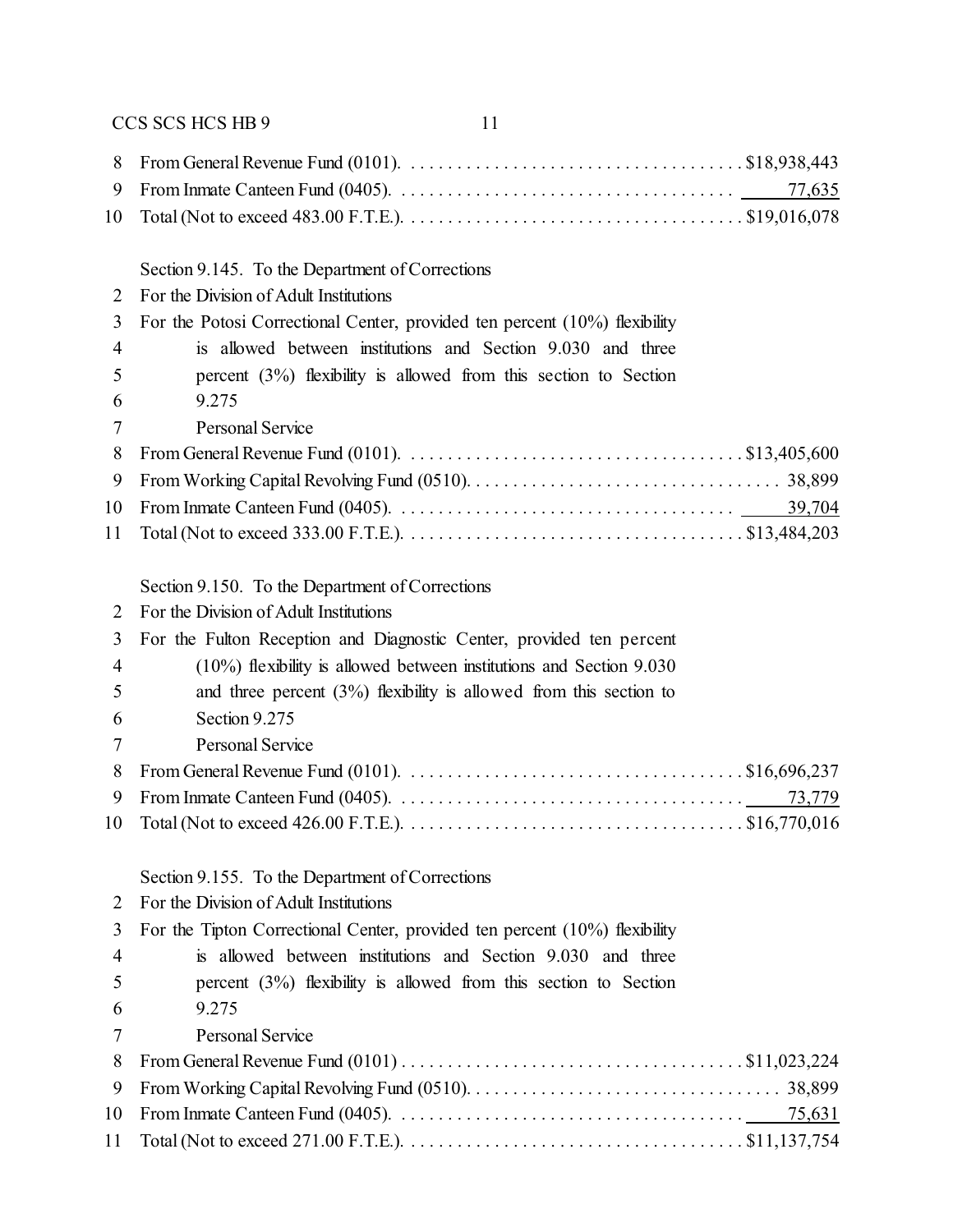#### Section 9.160. To the Department of Corrections

| $\overline{2}$ | For the Division of Adult Institutions                                                                                              |
|----------------|-------------------------------------------------------------------------------------------------------------------------------------|
| 3              | For the Western Reception, Diagnostic and Correctional Center at St.                                                                |
| $\overline{4}$ | Joseph, provided ten percent $(10\%)$ flexibility is allowed between                                                                |
| 5              | institutions and Section 9.030 and three percent $(3\%)$ flexibility is                                                             |
| 6              | allowed from this section to Section 9.275                                                                                          |
| 7              | <b>Personal Service</b>                                                                                                             |
| 8              | From General Revenue Fund (0101). $\ldots \ldots \ldots \ldots \ldots \ldots \ldots \ldots \ldots \ldots \ldots$ \$19,764,372       |
| 9              | 72,303                                                                                                                              |
| 10             |                                                                                                                                     |
|                |                                                                                                                                     |
|                | Section 9.165. To the Department of Corrections                                                                                     |
| $\overline{2}$ | For the Division of Adult Institutions                                                                                              |
| 3              | For the Maryville Treatment Center, provided ten percent (10%)                                                                      |
| 4              | flexibility is allowed between institutions and Section 9.030 and                                                                   |
| 5              | three percent $(3\%)$ flexibility is allowed from this section to                                                                   |
| 6              | Section 9.275                                                                                                                       |
| 7              | <b>Personal Service</b>                                                                                                             |
| 8              | From General Revenue Fund (0101). $\ldots \ldots \ldots \ldots \ldots \ldots \ldots \ldots \ldots \ldots \ldots \ldots$ \$7,223,538 |
| 9              |                                                                                                                                     |
| 10             |                                                                                                                                     |
|                | Section 9.170. To the Department of Corrections                                                                                     |
| 2              | For the Division of Adult Institutions                                                                                              |
| 3              | For the Crossroads Correctional Center at Cameron, provided ten percent                                                             |
| $\overline{4}$ | $(10\%)$ flexibility is allowed between institutions and Section 9.030                                                              |
| 5              | and three percent $(3%)$ flexibility is allowed from this section to                                                                |
| 6              | Section 9.275                                                                                                                       |
| 7              | Personal Service                                                                                                                    |

Section 9.175. To the Department of Corrections

| 2 |  | For the Division of Adult Institutions |
|---|--|----------------------------------------|
|   |  |                                        |

- For the Northeast Correctional Center at Bowling Green, provided ten
- percent (10%) flexibility is allowed between institutions and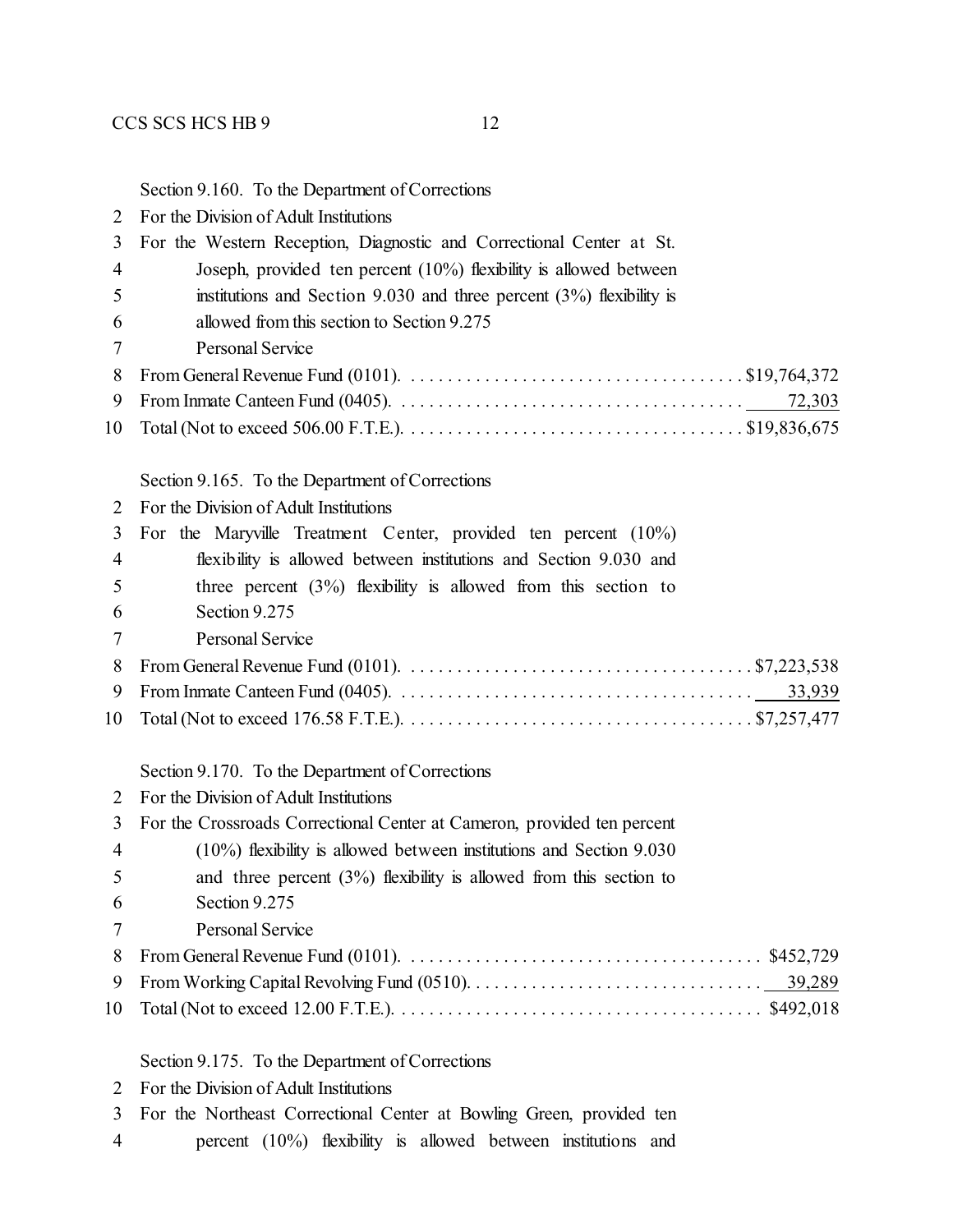| 5              | Section 9.030 and three percent $(3%)$ flexibility is allowed from                                                                        |
|----------------|-------------------------------------------------------------------------------------------------------------------------------------------|
| 6              | this section to Section 9.275                                                                                                             |
| 7              | <b>Personal Service</b>                                                                                                                   |
| 8              | From General Revenue Fund (0101). $\ldots \ldots \ldots \ldots \ldots \ldots \ldots \ldots \ldots \ldots \ldots$ \$20,294,792             |
| 9              | 71,971                                                                                                                                    |
| 10             |                                                                                                                                           |
|                | Section 9.180. To the Department of Corrections                                                                                           |
| 2              | For the Division of Adult Institutions                                                                                                    |
| 3              | For the Eastern Reception, Diagnostic and Correctional Center at Bonne                                                                    |
| $\overline{4}$ | Terre, provided ten percent $(10\%)$ flexibility is allowed between                                                                       |
| 5              | institutions and Section 9.030 and three percent $(3%)$ flexibility is                                                                    |
| 6              | allowed from this section to Section 9.275                                                                                                |
| 7              | <b>Personal Service</b>                                                                                                                   |
| 8              |                                                                                                                                           |
| 9              |                                                                                                                                           |
| 10             |                                                                                                                                           |
| 11             |                                                                                                                                           |
|                | Section 9.185. To the Department of Corrections                                                                                           |
| 2              | For the Division of Adult Institutions                                                                                                    |
| 3              | For the South Central Correctional Center at Licking, provided ten percent                                                                |
| $\overline{4}$ | $(10\%)$ flexibility is allowed between institutions and Section 9.030                                                                    |
| 5              | and three percent $(3%)$ flexibility is allowed from this section to                                                                      |
| 6              | Section 9.275                                                                                                                             |
| 7              | Personal Service                                                                                                                          |
| 8              | From General Revenue Fund (0101). $\ldots \ldots \ldots \ldots \ldots \ldots \ldots \ldots \ldots \ldots \ldots$ \$16,160,397             |
| 9              |                                                                                                                                           |
| 10             |                                                                                                                                           |
| 11             | Total (Not to exceed 411.00 F.T.E.). $\dots \dots \dots \dots \dots \dots \dots \dots \dots \dots \dots \dots \dots \dots \$ \$16,309,958 |
|                | Section 9.190. To the Department of Corrections                                                                                           |
| 2              | For the Division of Adult Institutions                                                                                                    |
| 3              | For the Southeast Correctional Center at Charleston, provided ten percent                                                                 |
| $\overline{4}$ | $(10\%)$ flexibility is allowed between institutions and Section 9.030                                                                    |
| 5              |                                                                                                                                           |
|                | and three percent $(3%)$ flexibility is allowed from this section to                                                                      |
| 6              | Section 9.275                                                                                                                             |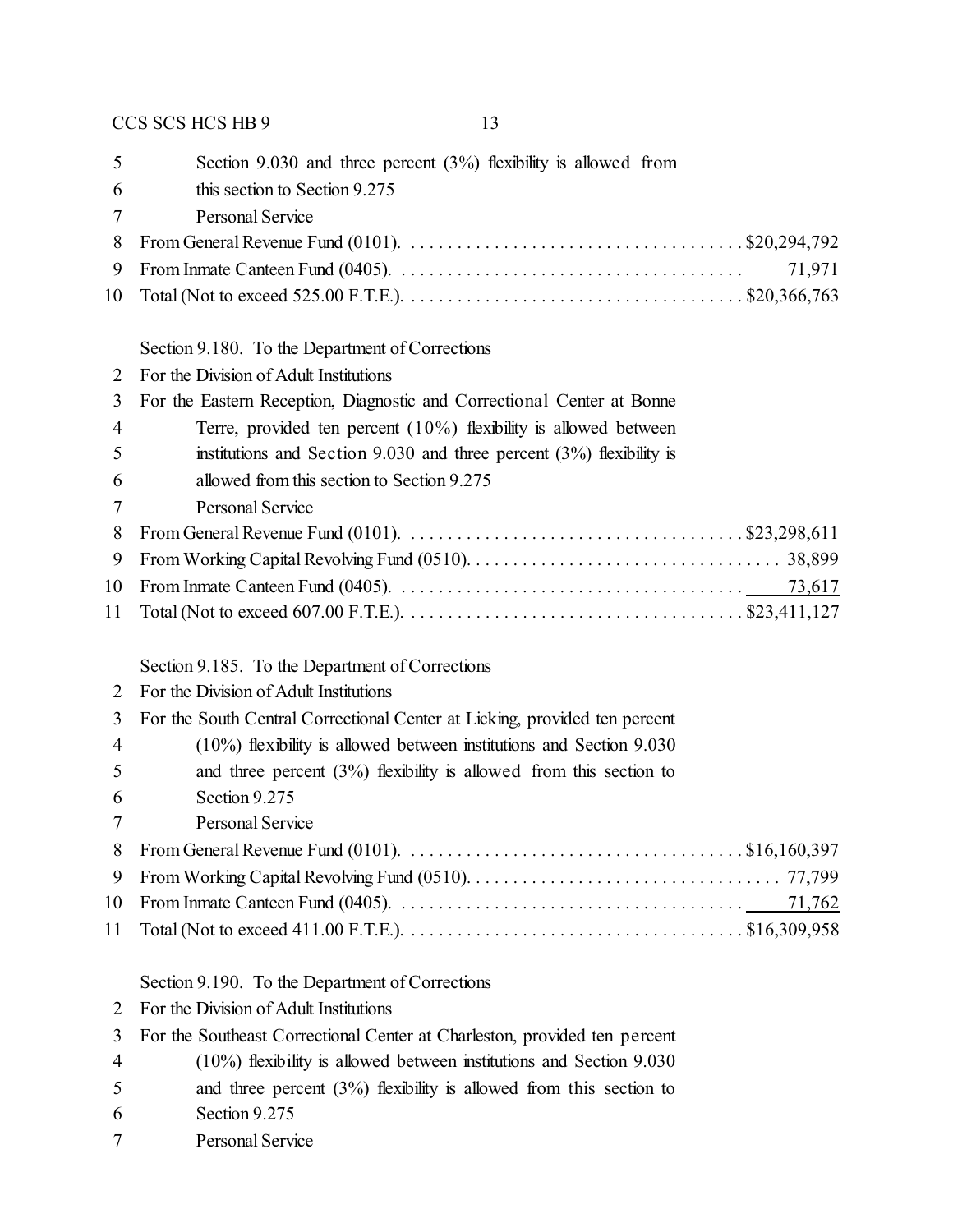Total (Not to exceed 407.00 F.T.E.). . . . . . . . . . . . . . . . . . . . . . . . . . . . . . . . . . . . . \$15,907,356

# $S_{\text{action}}$  9.200. To the Department of Corrections

|                | Section 9.200. To the Department of Corrections                            |
|----------------|----------------------------------------------------------------------------|
| 2              | For the Division of Offender Rehabilitative Services, provided ten percent |
| 3              | $(10\%)$ flexibility is allowed between personal service and expense       |
| 4              | and equipment, ten percent $(10\%)$ flexibility is allowed between         |
| 5              | sections and three percent $(3%)$ flexibility is allowed from this         |
| 6              | section to Section 9.275                                                   |
| 7              |                                                                            |
| 8              |                                                                            |
| 9              | From General Revenue Fund (0101) (Not to exceed 25.15 F.T.E.). \$1,595,734 |
|                | Section 9.205. To the Department of Corrections                            |
| 2              | For the Division of Offender Rehabilitative Services                       |
| 3              | For contractual services for offender physical and mental health care,     |
| $\overline{4}$ | provided ten percent $(10\%)$ flexibility is allowed between sections      |
| 5              | and three percent $(3\%)$ flexibility is allowed from this section to      |
| 6              | Section 9.275                                                              |
| 7              | Expense and Equipment                                                      |
| 8              |                                                                            |
| 9              | For a pilot program to ensure the availability and use of all medication-  |
| 10             | assisted treatment products approved by the FDA to treat opioid            |
| 11             | use disorder, including but not limited to those specified in              |
| 12             | 191.1165, in conjunction with treatment for incarcerated offenders         |
| 13             | From State Emergency Management Federal Stimulus Fund (2335). 1,500,000    |
| 14             |                                                                            |
|                | Section 9.215. To the Department of Corrections                            |
| $\overline{2}$ | For the Division of Offender Rehabilitative Services                       |
| 3              | For substance use and recovery services, provided ten percent $(10\%)$     |
| 4              | flexibility is allowed between personal service and expense and            |

- equipment, ten percent (10%) flexibility is allowed between sections and three percent (3%) flexibility is allowed from this
- section to Section 9.275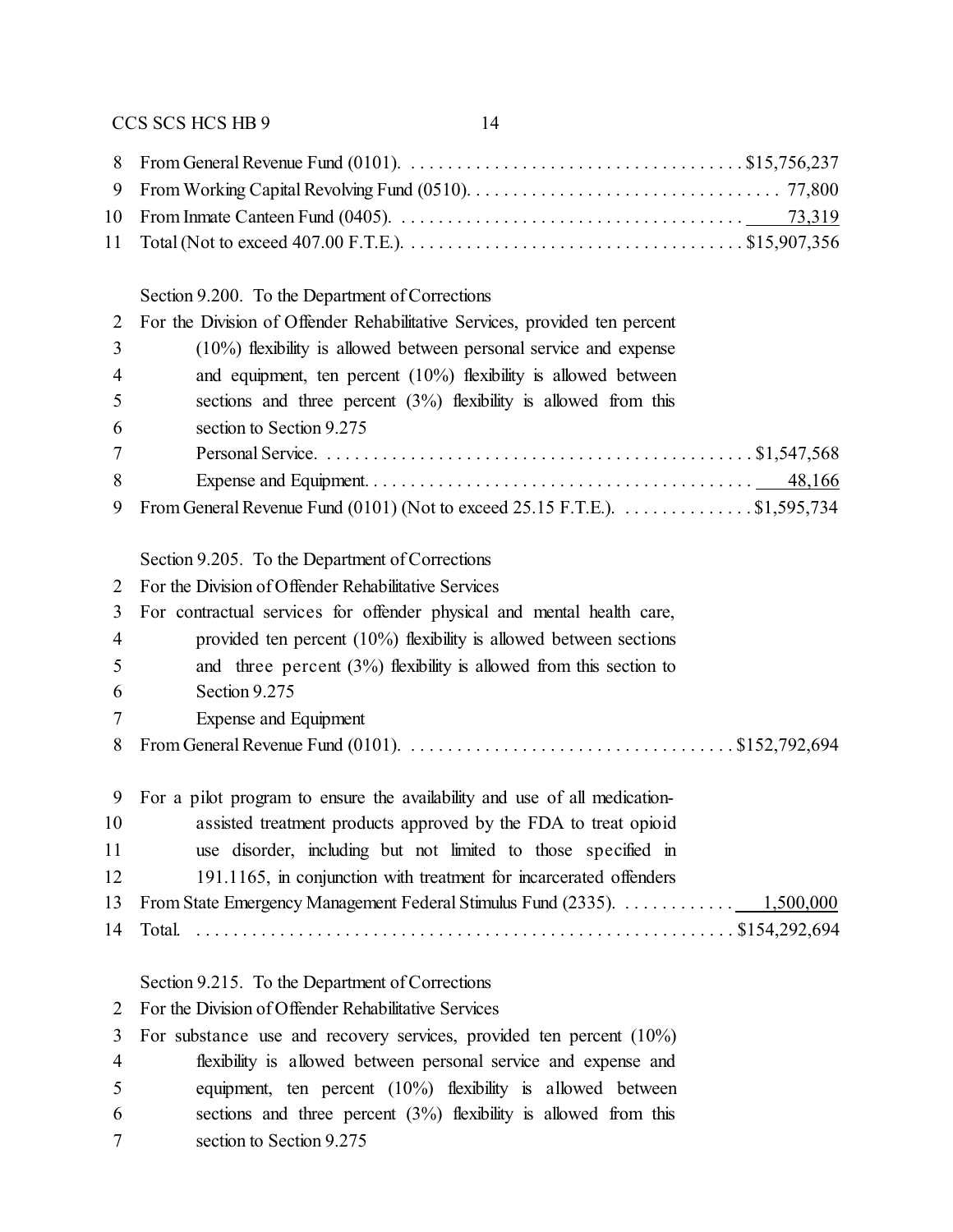| 8<br>9<br>10 |                                                                                                                                     |
|--------------|-------------------------------------------------------------------------------------------------------------------------------------|
| 11           | <b>Expense and Equipment</b>                                                                                                        |
| 12           |                                                                                                                                     |
| 13           |                                                                                                                                     |
|              | Section 9.220. To the Department of Corrections                                                                                     |
| 2            | For the Division of Offender Rehabilitative Services                                                                                |
| 3            | For toxicology testing, provided ten percent $(10\%)$ flexibility is allowed                                                        |
| 4            | between sections and three percent $(3%)$ flexibility is allowed from                                                               |
| 5            | this section to Section 9.275                                                                                                       |
| 6            | <b>Expense and Equipment</b>                                                                                                        |
| 7            |                                                                                                                                     |
|              |                                                                                                                                     |
|              | Section 9.225. To the Department of Corrections<br>For the Division of Offender Rehabilitative Services                             |
| 2            |                                                                                                                                     |
| 3            | For offender education, provided ten percent $(10\%)$ flexibility is allowed                                                        |
| 4            | between sections and three percent $(3%)$ flexibility is allowed from                                                               |
| 5            | this section to Section 9.275                                                                                                       |
| 6            | <b>Personal Service</b>                                                                                                             |
| 7            | From General Revenue Fund (0101). $\ldots \ldots \ldots \ldots \ldots \ldots \ldots \ldots \ldots \ldots \ldots \ldots$ \$7,926,854 |
| 8            |                                                                                                                                     |
| 9            |                                                                                                                                     |
| 10           |                                                                                                                                     |
| 11           |                                                                                                                                     |
|              | Section 9.230. To the Department of Corrections                                                                                     |
| 2            | For the Division of Offender Rehabilitative Services                                                                                |
| 3            | For Missouri Correctional Enterprises, provided ten percent (10%)                                                                   |
| 4            | flexibility is allowed between personal service and expense and                                                                     |
| 5            | equipment                                                                                                                           |
| 6            |                                                                                                                                     |
| 7            |                                                                                                                                     |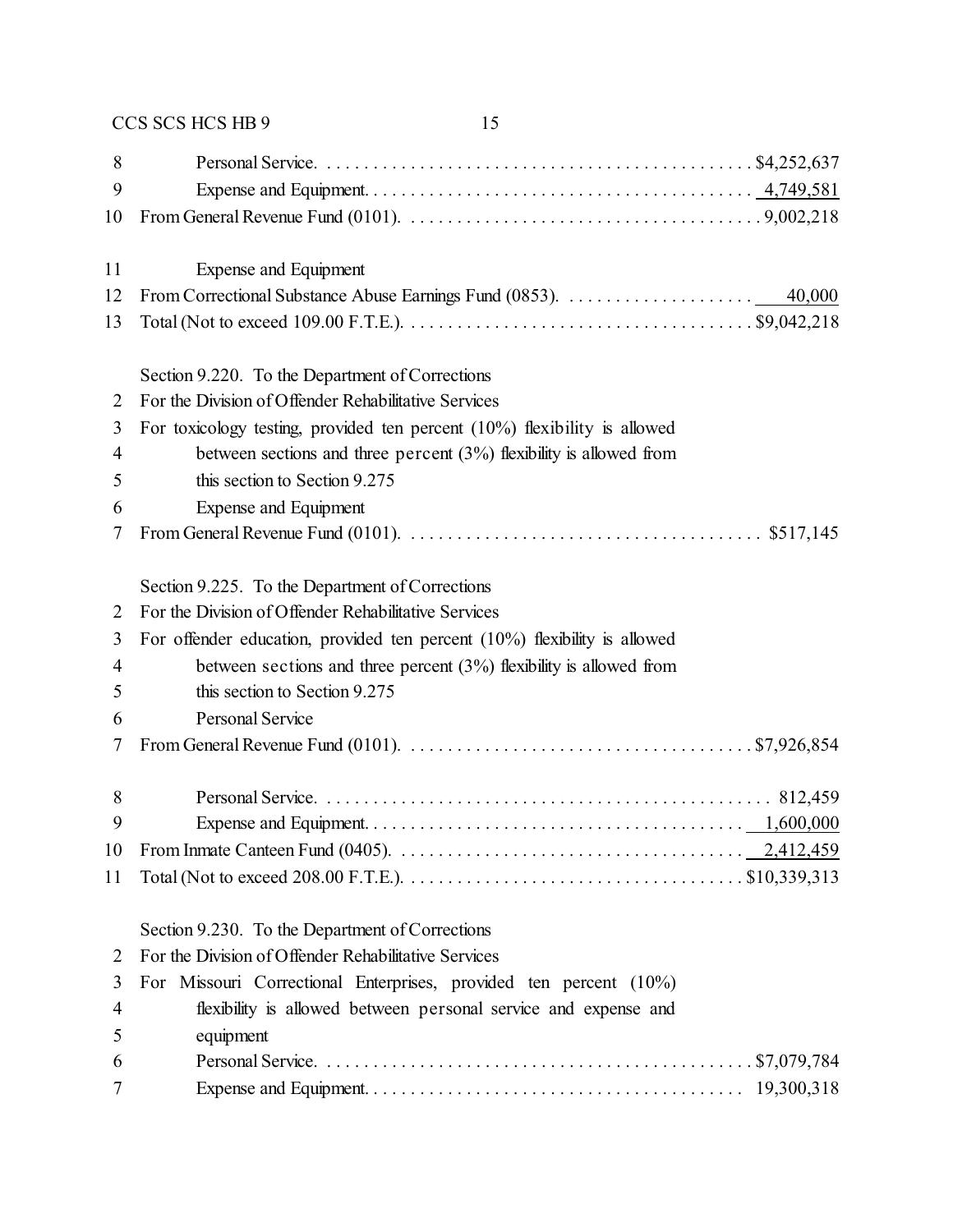| 8              | For an enterprise resource planning system for Missouri Correctional                                                         |
|----------------|------------------------------------------------------------------------------------------------------------------------------|
| 9              | 500,000                                                                                                                      |
| 10             | From Working Capital Revolving Fund (0510) (Not to exceed                                                                    |
| 11             |                                                                                                                              |
|                | Section 9.235. To the Department of Corrections                                                                              |
| $\overline{2}$ | For the Division of Probation and Parole, provided ten percent (10%)                                                         |
| 3              | flexibility is allowed between personal service and expense and                                                              |
| $\overline{4}$ | equipment, ten percent $(10\%)$ flexibility is allowed between                                                               |
| 5              | sections and three percent $(3%)$ flexibility is allowed from this                                                           |
| 6              | section to Section 9.275                                                                                                     |
| 7              |                                                                                                                              |
| 8              |                                                                                                                              |
| 9              |                                                                                                                              |
|                |                                                                                                                              |
| 10             | Expense and Equipment                                                                                                        |
| 11             |                                                                                                                              |
| 12             | For transfers and refunds set-off against debts as required by Section                                                       |
| 13             | 143.786, RSMo                                                                                                                |
| 14             |                                                                                                                              |
| 15             |                                                                                                                              |
|                | Section 9.240. To the Department of Corrections                                                                              |
| 2              | For the Division of Probation and Parole                                                                                     |
| 3              | For the Transition Center of St. Louis, provided ten percent (10%)                                                           |
| 4              | flexibility is allowed between sections and three percent $(3\%)$                                                            |
| 5              | flexibility is allowed from this section to Section 9.275                                                                    |
| 6              | Personal Service                                                                                                             |
| 7              | From General Revenue Fund $(0101)$ (Not to exceed 123.36 F.T.E.). $\dots \dots \dots \dots$ \$5,079,962                      |
|                | Section 9.241. To the Department of Corrections                                                                              |
| 2              | For the Transition Center of Kansas City, provided ten percent (10%)                                                         |
| 3              | flexibility is allowed between sections and three percent $(3\%)$                                                            |
| $\overline{4}$ | flexibility is allowed from this section to Section 9.275                                                                    |
| 5              | From General Revenue Fund (0101). $\ldots \ldots \ldots \ldots \ldots \ldots \ldots \ldots \ldots \ldots \ldots$ \$4,202,346 |
| 6              |                                                                                                                              |
| 7              |                                                                                                                              |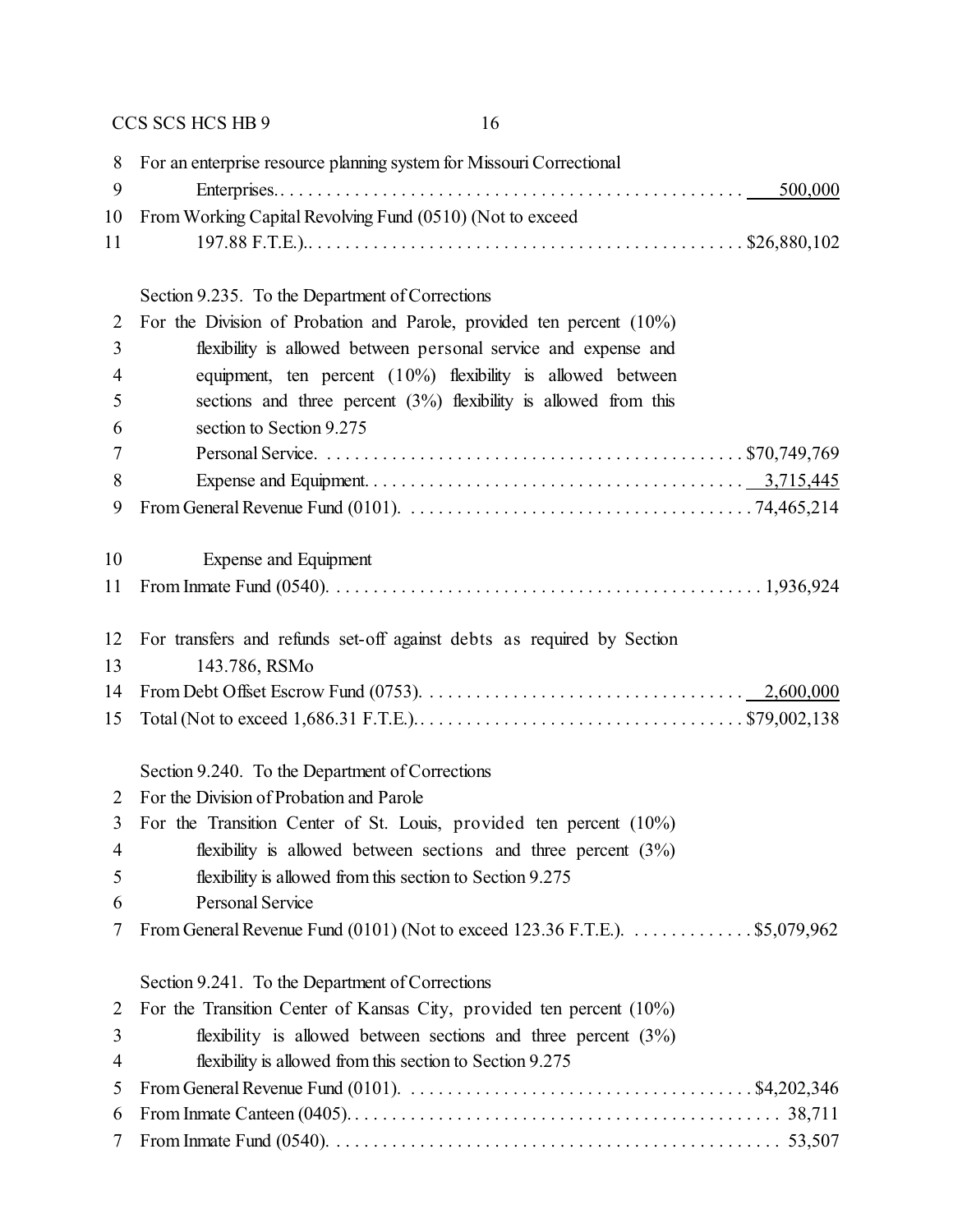| 8  | <b>Expense and Equipment</b>                                             |
|----|--------------------------------------------------------------------------|
| 9  |                                                                          |
| 10 |                                                                          |
|    | Section 9.245. To the Department of Corrections                          |
| 2  | For the Division of Probation and Parole                                 |
| 3  | For the Command Center, provided ten percent $(10\%)$ flexibility is     |
| 4  | allowed between sections and three percent $(3%)$ flexibility is         |
| 5  | allowed from this section to Section 9.275                               |
| 6  |                                                                          |
| 7  |                                                                          |
| 8  | From General Revenue Fund (0101) (Not to exceed 16.40 F.T.E.). \$673,960 |
|    | Section 9.250. To the Department of Corrections                          |
| 2  | For the Division of Probation and Parole community corrections program   |
| 3  | For low-risk offender supervision                                        |
| 4  | Expense and Equipment, provided fifteen percent (15%) flexibility        |
| 5  | is allowed between sections 9.250, 9.251 and 9.252                       |
| 6  |                                                                          |
|    | Section 9.251. To the Department of Corrections                          |
| 2  | For the Division of Probation and Parole                                 |
| 3  | For residential treatment services                                       |
| 4  | Expense and Equipment, provided fifteen percent (15%) flexibility        |
| 5  | is allowed between sections $9.250$ , $9.251$ and $9.252$                |
| 6  |                                                                          |
|    | Section 9.252. To the Department of Corrections                          |
| 2  | For the Division of Probation and Parole                                 |
| 3  | For electronic monitoring                                                |
| 4  | Expense and Equipment, provided fifteen percent (15%) flexibility        |
| 5  | is allowed between sections $9.250$ , $9.251$ and $9.252$                |
| 6  |                                                                          |
|    | Section 9.255. To the Department of Corrections                          |
| 2  | For the Division of Probation and Parole                                 |

- For community supervision centers, provided ten percent (10%) flexibility
- is allowed between personal service and expense and equipment,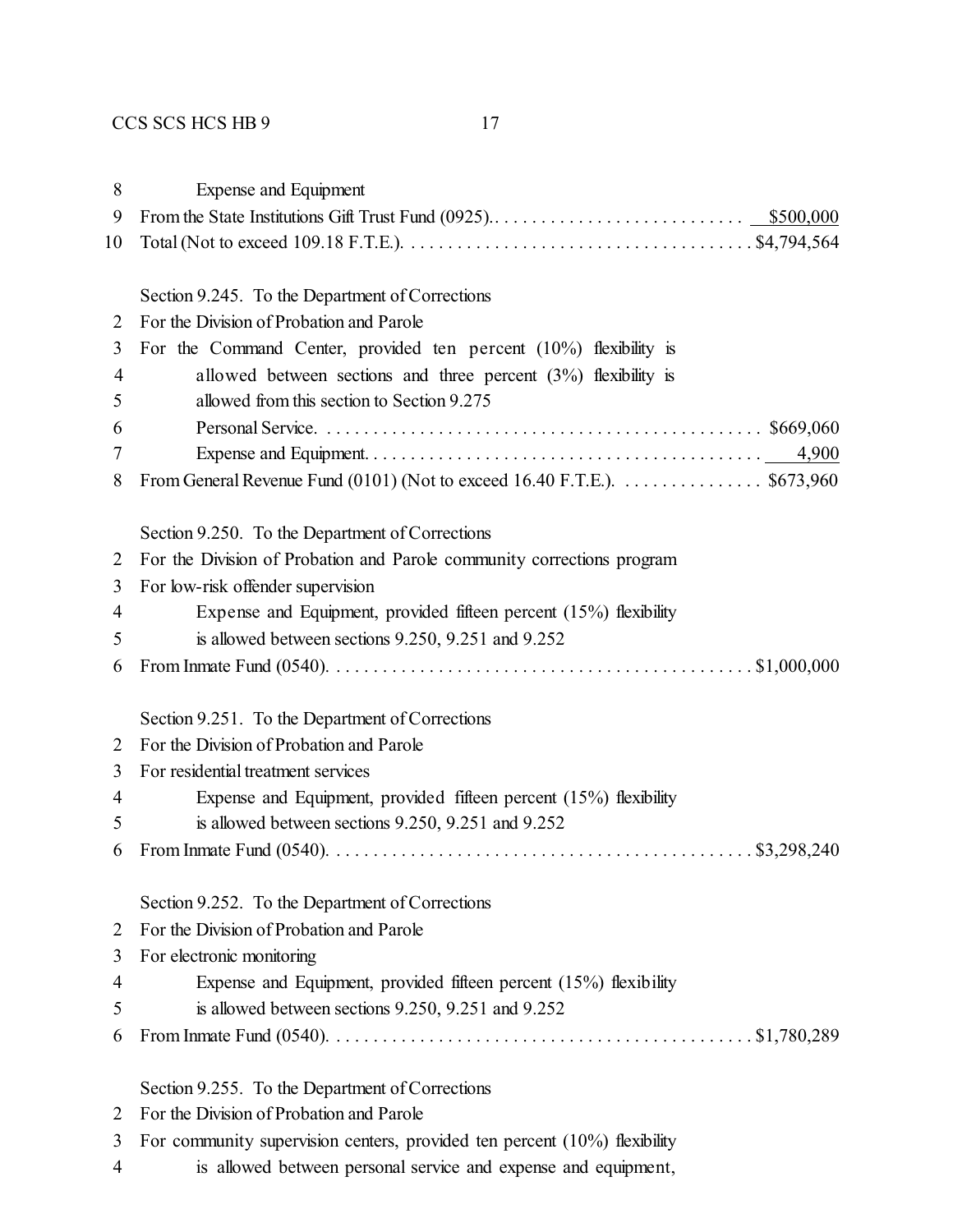| 5               | ten percent $(10\%)$ flexibility is allowed between sections and three      |
|-----------------|-----------------------------------------------------------------------------|
| -6              | percent $(3\%)$ flexibility is allowed from this section to Section         |
| $7\phantom{.0}$ | 9 2 7 5                                                                     |
| 8               |                                                                             |
| 9               |                                                                             |
| 10              | From General Revenue Fund (0101) (Not to exceed 135.42 F.T.E.). \$5,377,193 |
|                 |                                                                             |
|                 | Section 9.260. To the Department of Corrections                             |
|                 | For the Division of Probation and Parole                                    |
| 3               | For Parole Board Operations, provided ten percent $(10\%)$ flexibility is   |

|                | $\sigma$ ror rature board operations, provided tempered (1070) heading is     |
|----------------|-------------------------------------------------------------------------------|
| $\overline{4}$ | allowed between personal service and expense and equipment, ten               |
| $\overline{5}$ | percent $(10\%)$ flexibility is allowed between sections and three            |
| -6             | percent $(3\%)$ flexibility is allowed from this section to Section           |
| - 7            | 9.275                                                                         |
| 8              |                                                                               |
| $\overline{9}$ | Annual salary adjustment in accordance with Section 105.005,                  |
| 10             |                                                                               |
| 11             |                                                                               |
|                | 12 From General Revenue Fund (0101) (Not to exceed 38.00 F.T.E.). \$1,841,152 |

# Section 9.265. To the Department of Corrections

| 2  | For paying an amount in aid to the counties that is the net amount of costs |  |  |  |  |
|----|-----------------------------------------------------------------------------|--|--|--|--|
| 3  | in criminal cases, transportation of convicted criminals to the state       |  |  |  |  |
| 4  | penitentiaries, housing, costs for reimbursement of the expenses            |  |  |  |  |
| 5  | associated with extradition, less the amount of unpaid city or              |  |  |  |  |
| 6  | county liability to furnish public defender office space and utility        |  |  |  |  |
| 7  | services pursuant to Section 600.040, RSMo, provided ten percent            |  |  |  |  |
| 8  | $(10\%)$ flexibility is allowed between reimbursements to county            |  |  |  |  |
| 9  | jails, certificates of delivery and extradition payments                    |  |  |  |  |
| 10 | For Reimbursements to County Jails at the rate of \$22.58 per prisoner per  |  |  |  |  |
| 11 |                                                                             |  |  |  |  |
| 12 |                                                                             |  |  |  |  |
|    |                                                                             |  |  |  |  |
|    | 14 For the payment of arrearages                                            |  |  |  |  |
|    |                                                                             |  |  |  |  |
|    |                                                                             |  |  |  |  |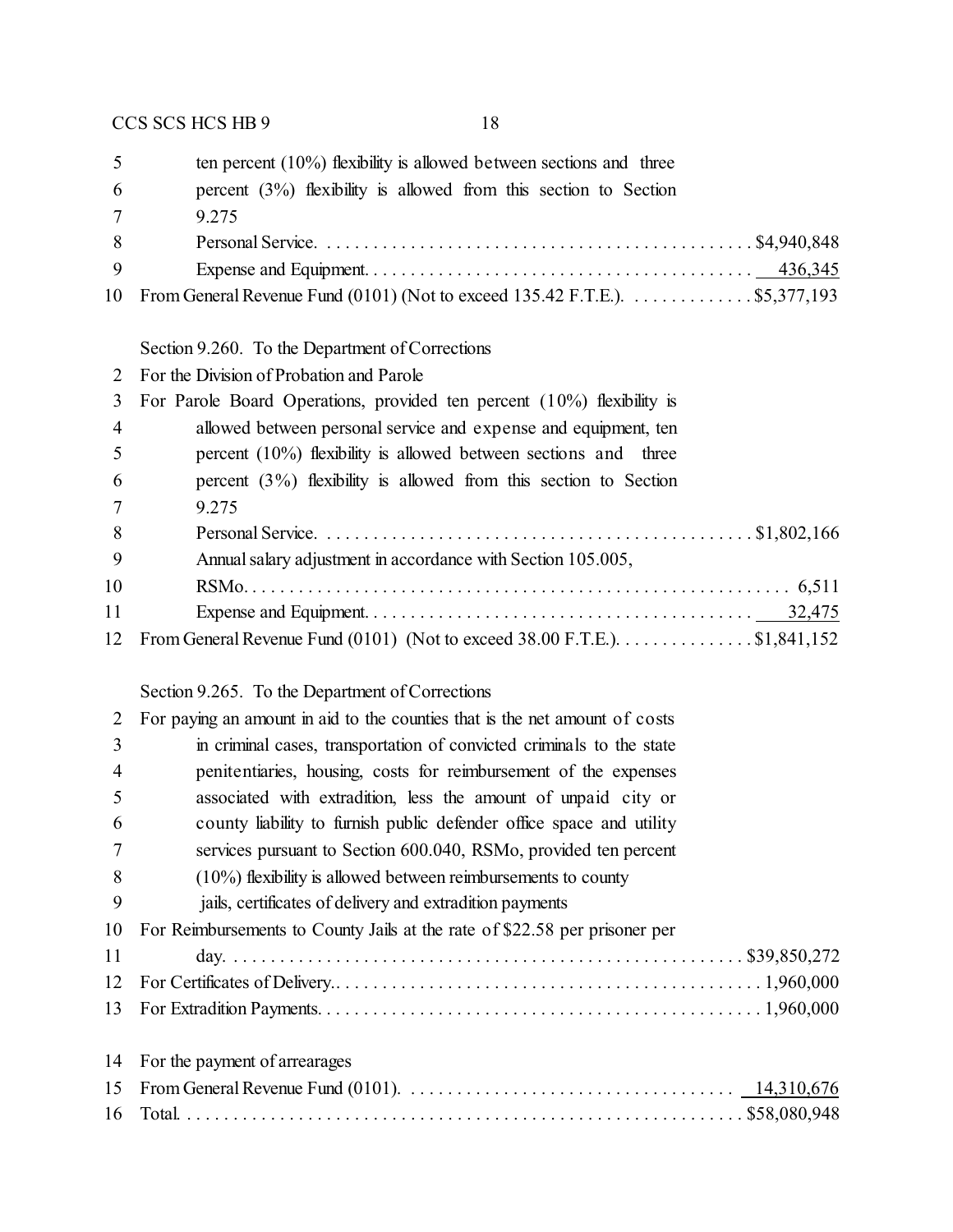Section 9.267. To the Department of Corrections

| $\overline{2}$ | For payments to counties and cities that operate jails or detention facilities                                             |  |  |  |  |  |
|----------------|----------------------------------------------------------------------------------------------------------------------------|--|--|--|--|--|
| 3              | eligible for reimbursement under Section 221.105, RSMo. for the                                                            |  |  |  |  |  |
| 4              | provision of appropriate feminine hygiene products to prisoners.                                                           |  |  |  |  |  |
| 5              | Funds shall be distributed by the department in one annual                                                                 |  |  |  |  |  |
| 6              | payment to each county/city based on each county's/city's percent                                                          |  |  |  |  |  |
| 7              | of the total population in eligible counties/cities as determined by                                                       |  |  |  |  |  |
| 8              | the most recent census                                                                                                     |  |  |  |  |  |
| 9              | From General Revenue Fund (0101). $\ldots \ldots \ldots \ldots \ldots \ldots \ldots \ldots \ldots \ldots \ldots$ \$240,000 |  |  |  |  |  |
|                |                                                                                                                            |  |  |  |  |  |
|                | Section 9.270. To the Department of Corrections                                                                            |  |  |  |  |  |
| $\overline{2}$ | For operating department institutional canteens for offender use and                                                       |  |  |  |  |  |
| 3              | benefit. Per Section 217.195, RSMo, fund expenditures are solely                                                           |  |  |  |  |  |
| 4              | to improve offender recreational, religious, or educational services,                                                      |  |  |  |  |  |
| 5              | and for canteen cash flow and operating expenses                                                                           |  |  |  |  |  |
| 6              | Expense and Equipment                                                                                                      |  |  |  |  |  |
| $\tau$         |                                                                                                                            |  |  |  |  |  |
|                | Section 9.275. To the Department of Corrections                                                                            |  |  |  |  |  |
| $\overline{2}$ | Funds are to be transferred out of the State Treasury to the State                                                         |  |  |  |  |  |
| 3              | Legal Expense Fund for the payment of claims, premiums, and                                                                |  |  |  |  |  |
| 4              | expenses as provided by Section 105.711 through 105.726, RSMo                                                              |  |  |  |  |  |
| 5              |                                                                                                                            |  |  |  |  |  |

# **PART 2**

Section 9.400. To the Department of Corrections

| 2 | In reference to all sections in Part 1 of this act:                   |
|---|-----------------------------------------------------------------------|
| 3 | No funds shall be expended for or from any federal grant in           |
| 4 | furtherance of administrative costs greater than five percent $(5\%)$ |
| 5 | of said federal grant amount or in accordance with grant              |
| 6 | guidelines.                                                           |